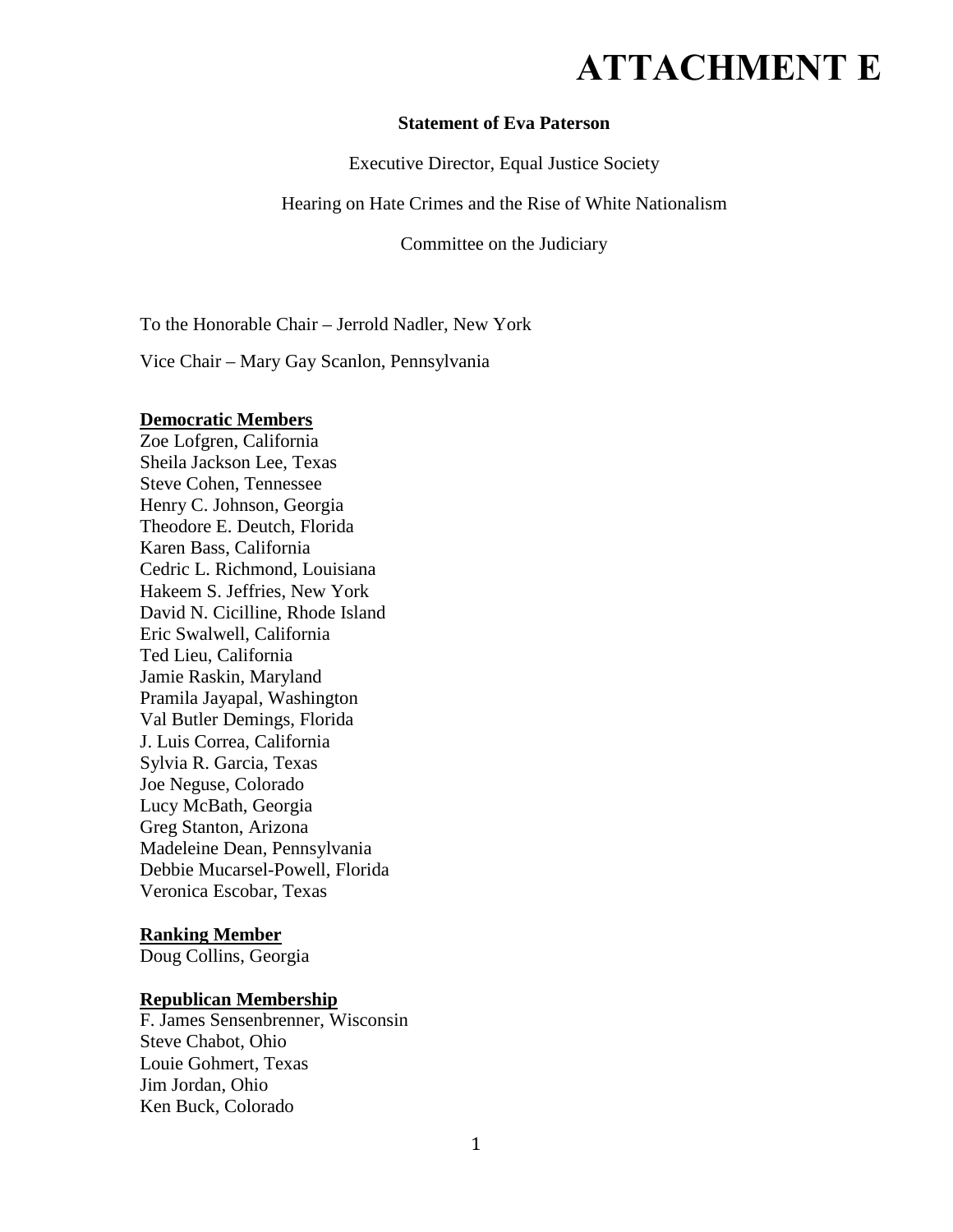John Ratcliffe, Texas Martha Roby, Alabama Matt Gaetz, Florida Mike Johnson, Louisiana Andy Biggs, Arizona Tom McClintock, California Debbie Lesko, Arizona Guy Reschenthaler, Pennsylvania Ben Cline, Virginia Kelly Armstrong, North Dakota W. Gregory Steube, Florida

and other Members of Congress:

### **The Equal Justice Society: Standing on the Shoulders of Our Ancestors**

The Equal Justice Society ("EJS") is transforming the nation's consciousness on race through law, social science, and the arts. A national legal organization focused on restoring constitutional safeguards against discrimination, EJS's goal is to help achieve a society where race is no longer a barrier to opportunity. We stand on the shoulders of our ancestors who fought for freedom, justice and equality.

For twenty years, EJS has shed light on how implicit or unconscious bias impacts our personal and institutional decision-making. With the help of our National Implicit Bias Network, comprised of social scientists, academics, judges, attorneys, and psychologists, we have developed methods for counteracting the impact of implicit bias on our schools, workplaces and courthouses. We have shown that the fact that most people in the United States have an implicit racial bias that favors White Americans and disfavors Black Americans is not a random phenomenon; it is the result of a long history of subjugation and exploitation of people of African descent. It is the result of a long history of white supremacy in this country.

With the candidacy of Donald Trump, we started to notice an alarming rise in expressions of explicit racial bias. The dog whistle of racial hatred became a bullhorn and communities of color were once again under attack. As a result, we now publish a newsletter called "This Week in White Supremacy", where we highlight and monitor all forms of white supremacy, including the resurgence of white nationalism.

Here are a few examples of the way white supremacy is once again becoming normalized in this country:

• Counties that hosted a 2016 Trump rally saw a 226% increase in reported hate crimes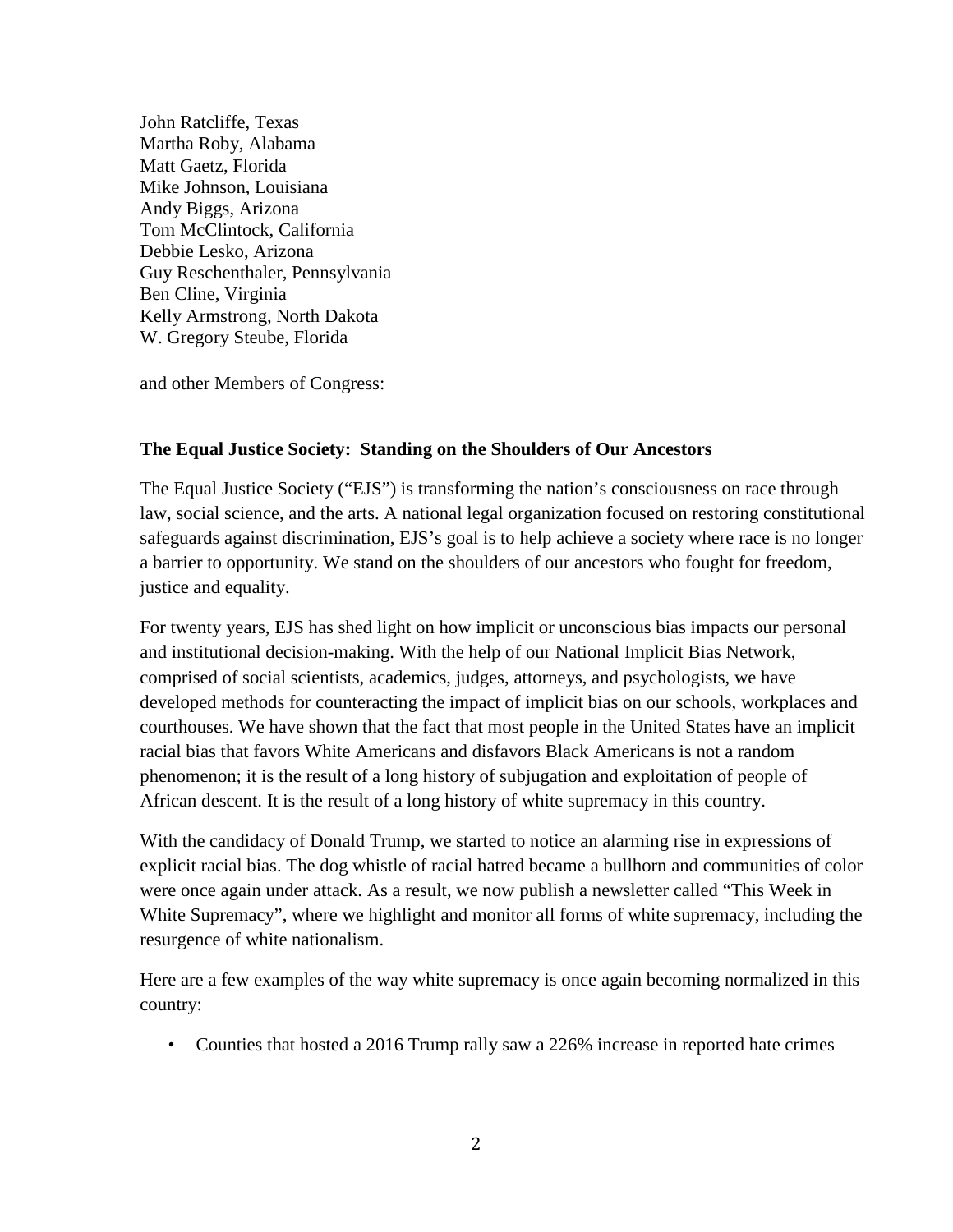over comparable counties that did not host such a rally.<sup>[1](#page-2-0)</sup>

- All perpetrators of deadly extremist violence in the U.S. in 2018 had links to white nationalist groups.<sup>[2](#page-2-1)</sup>
- The number of white nationalist groups "surged by nearly 50 percent last year, growing from 100 chapters in 2017 to 148 in 2018," SPLC reported.<sup>[3](#page-2-2)</sup>
- White nationalist organizations have infiltrated dozens of police departments. $4$
- Nearly one in four troops say they have seen examples of white nationalism among their fellow service members, and troops rate white nationalism as a larger national security threat than Syria, Iraq and Afghanistan.<sup>[5](#page-2-4)</sup>

Despite the ebb of white supremacist extremism, the government has done little to systemically stem this tide, and arguably the Executive Branch has done much to signal its complicity to the tyrants.

## **White Supremacy: A Core American Ideology**

White supremacy is a normative ideology advanced by Anglo Saxons that holds that white people are a superior race ordained to rule and hold power over non-Christians and people of color. This ideology has been used by the Anglo Saxon propertied class since the inception of this nation to exploit people of color and justify that exploitation by creating sub-human and negative descriptions - first of Native American people and then Africans. By dehumanizing people of color, the colonizers successfully persuaded poor whites to support their interests by pointing out that they are better than people of color. By creating this climate, the colonizers could then justify and engage in a series of racially oppressive policies enlisting the support of struggling whites who failed to advance under these policies but felt connected to "white superiority." The hallmarks of white supremacist policy include 1) Native American genocide; 2) captivity and enslavement of Africans; 3) Manifest Destiny; 4) post-colonial hegemony - "Banana Republics" in Central and South America and the capture of territories such as Puerto Rico and Guam relegating them to exploited colony status; 6) Jim Crow; 7) redlining; 8) the

<span id="page-2-0"></span><sup>1</sup> *Counties that Hosted a 2016 Trump Rally Saw a 226% Increase in Hate Crimes*, The Washington Post, available at https://www.washingtonpost.com/politics/2019/03/22/trumps-rhetoric-does-inspire-more-hatecrimes/?utm\_term=.011d51c57f7d.

<span id="page-2-1"></span><sup>&</sup>lt;sup>2</sup> *Murder and Extremism in the United States in 2018*, Anti-Defamation League, available at https://www.adl.org/murder-and-extremism-2018.

<span id="page-2-2"></span><sup>&</sup>lt;sup>3</sup> Ben Kesslen, *The Number of White Supremacy Groups Reaches All Time High*, NBC News, Feb. 20, 2019, available at https://www.nbcnews.com/news/us-news/hate-groups-have-reached-all-time-high-newreport-says-n973636.<br><sup>4</sup> Vida B. Johnson, *The Epidemic of White Supremacist Police*, The Appeal, Aug. 07, 2017, available at

<span id="page-2-3"></span>https://theappeal.org/the-epidemic-of-white-supremacist-police-4992cb7ad97a/. 5 Leo Shane III, *One in Four Troops Sees White Nationalism in the Ranks*, Military Times, Oct. 23, 2017,

<span id="page-2-4"></span>available at https://www.militarytimes.com/news/pentagon-congress/2017/10/23/military-times-poll-onein-four-troops-sees-white-nationalism-in-the-ranks/.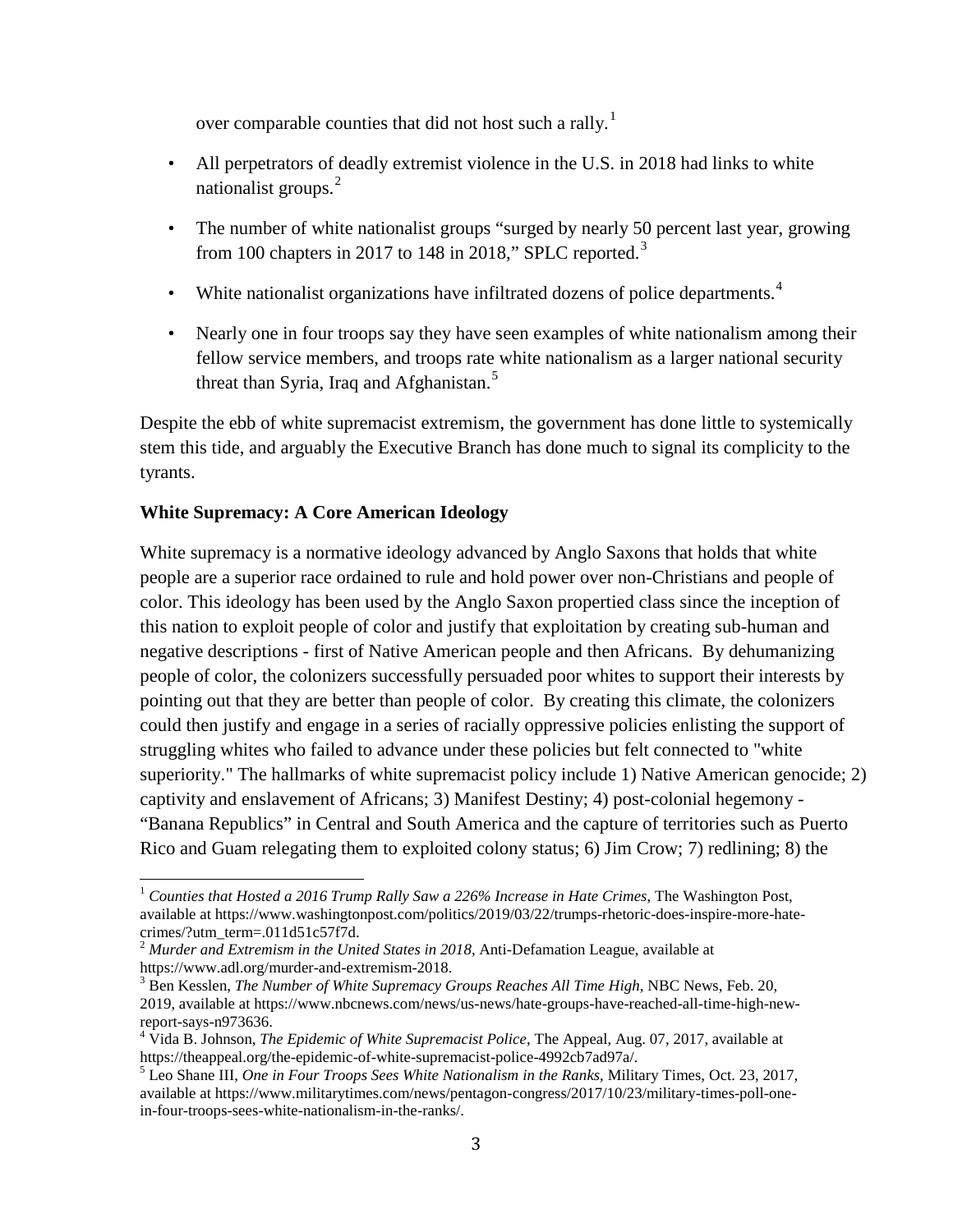prison industrial complex as a "new Jim Crow", etc.

In its current form, the ideology is self-perpetuating, systemic and insidious in its workings. It consists of institutional racism and sexism underwritten by implicit bias, inhumane immigration policy, weaponized white privilege (see Starbucks and Yale law school sleeping student incidents), and the myth of meritocracy (which recently came tumbling down in higher education). All forms of the ideology seek to protect a system that has been in place in America for four centuries wherein Caucasians are allotted outsized power, influence, wealth and access. There has never been a United States without white supremacy.

## **White Nationalism: The Radicalized, Fighting Arm of White Supremacy**

White Nationalism is a radical, violent, white supremacist campaign that emerged in reaction to Reconstruction and the extension of the franchise to African Americans. White Nationalism seeks to disenfranchise black and brown citizens and destabilize communities of color through terror. Its benchmarks include: lynching of 5,000 African Americans since 1882, burning and bombing thousands of black churches, killing, maiming black children up to and during the civil rights movement.

White Nationalism is an international movement that is tied to neo-Nazism in Europe. Contrary to the current law enforcement narrative, white nationalist terrorists are not lone wolves. The White Nationalist movement is an organized, intentional and systematic campaign of terror targeting Jews, Muslims and people of color. Indeed, there are connections between Charlottesville, Charleston Church, New Zealand Mosque, and the Pittsburgh Synagogue massacres. The overt and horrific violence, which is the hallmark of White Nationalism, seeks to enable and protect white supremacy – a system that has been in place for four centuries wherein Caucasians are allotted outsized power, influence, wealth and access.

## **White Nationalism On the Rise**

The stories EJS has been tracking in its serial publication "This Week in White Supremacy" are an important metric to gauge the rising tide of white nationalism. Some of the highlights from "This Week in White Supremacy" are the following:

- 1. Number of hate groups reaches all-time high, Southern Poverty Law Center report says – *NBC News* (https://www.nbcnews.com/news/us-news/hate-groups-havereached-all-time-high-new-report-says-n973636)
	- a. Hate groups have increased by 30 percent in the past four years, reaching an all-time high, according to a report by the Southern Poverty Law Center.
	- b. The number of white nationalist groups "surged by nearly 50 percent last year, growing from 100 chapters in 2017 to 148 in 2018," SPLC reported.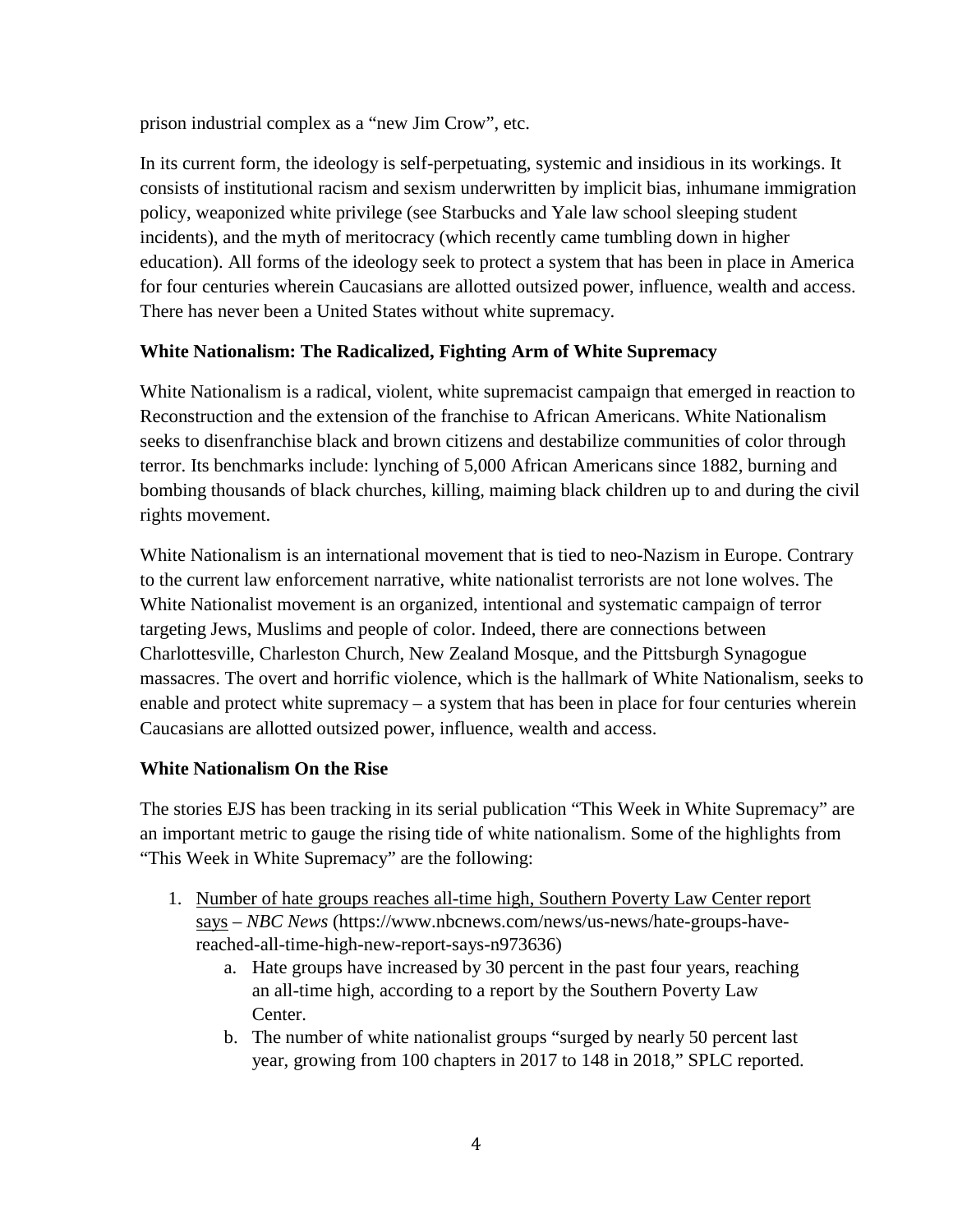- 2. Violent Transnationalism: White Supremacy is America's newest global export -- *The Milwaukee Independent* (http://bit.ly/2U0Lc9c)
	- a. Hate crimes have risen alongside the global spread of white nationalism. Racist attacks on refugees, immigrants, Muslims and Jews are increasing worldwide at an alarming rate. Scholars studying the internationalization of hate crimes call this dangerous phenomenon "violent transnationalism."
	- b. This disturbing international trend, in its modern incarnation, was born in the United States. Since the 1970s, a small, vocal cadre of American white supremacists have sought to export their ideology of hate. Avowed racists like Ku Klux Klan wizard David Duke, Aryan Nations founder Richard Butler and extremist author William Pierce believe the white race is under attack worldwide by a cultural invasion of immigrants and people of color.
	- c. Hate crimes against Muslims, immigrants and people of color have been on the rise in the U.S. since 2014. In 2015, the Southern Poverty Law Center documented 892 hate crimes. The next year, it counted 917 hate crimes. In 2017 – the year Trump took office stoking nationalist sentiment with promises to build walls, deport Mexicans and ban Muslims – the U.S. saw 954 white supremacist attacks.
	- d. The years 2015, 2016 and 2018 were the United States' deadliest years for extremist violence since 1970, according to the Anti-Defamation League. All perpetrators of deadly extremist violence in the U.S. in 2018 had links to white nationalist groups.
- 3. ADL: Right-Wingers Committed Every 2018 Extremist Murder in the US TPM (https://talkingpointsmemo.com/muckraker/anti-defamation-league-report-rightwing-extremists-2018-murders)
	- a. The Anti-Defamation League's annual report on extremist killings in the United States found that individuals linked to right-wing extremist movements committed every single extremist-related murder in the country in 2018.
- 4. The Epidemic of White Supremacist Police *The Appeal* (https://theappeal.org/the-epidemic-of-white-supremacist-police-4992cb7ad97a/)
	- a. There are countless examples of police officers, including high-ranking officers, expressing racist vitriol and spreading white supremacist views throughout their departments. Police departments need to employ bias testing, ramp up their in-service anti-bias training, monitor work email and texts, and begin social media checks.
- 5. How an allegedly violent white nationalist spent decades in the U.S. military undetected – VICE News (https://news.vice.com/en\_us/article/vbwyjd/how-anallegedly-violent-white-nationalist-spent-decades-in-the-us-military-undetected)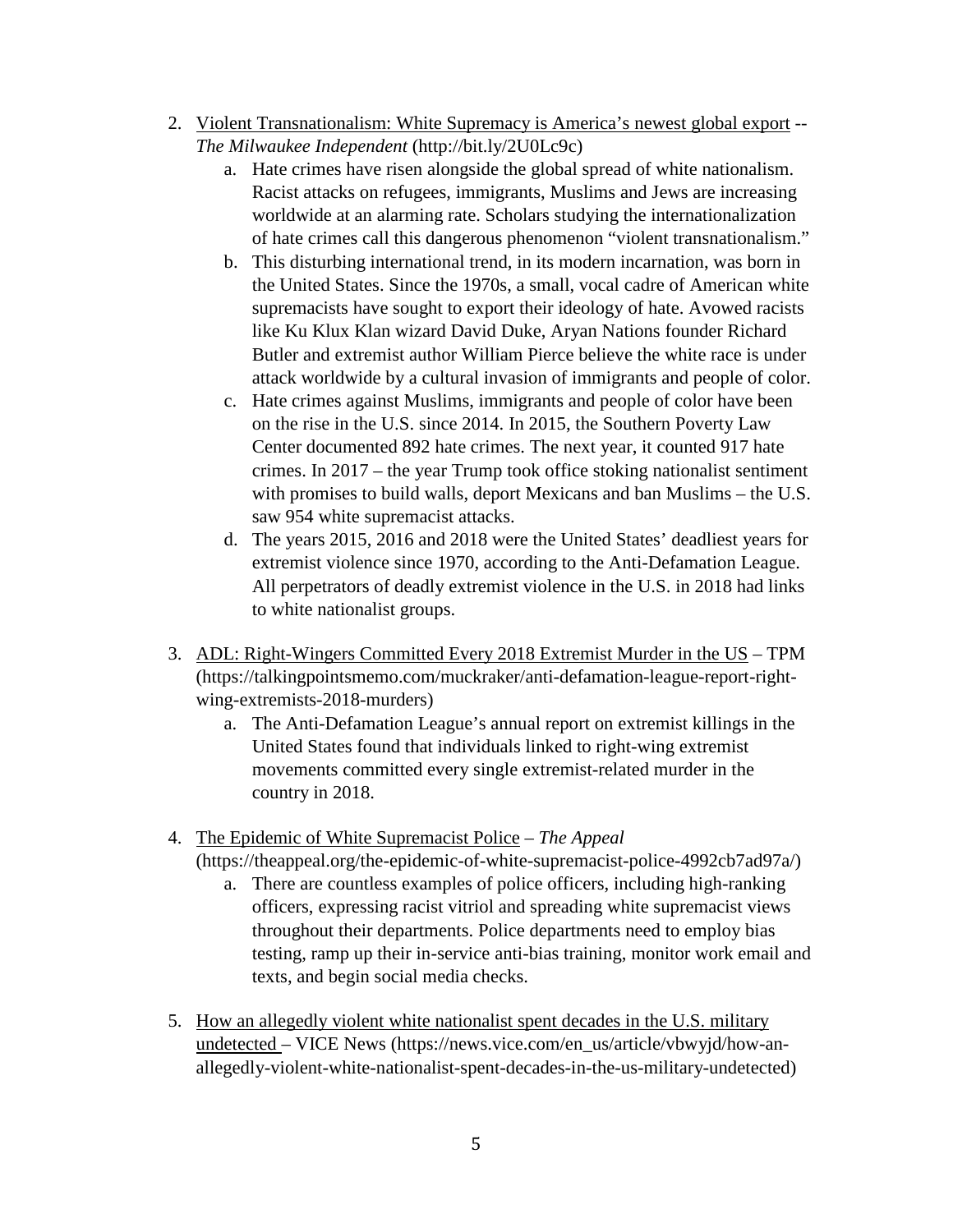- a. Christopher Hasson, a self-avowed white nationalist who idolized mass murderers and wanted to establish a "white homeland", spent 30 years in the U.S. military before he was investigated for ordering opioids and before his plans to carry out a domestic terror attack were intercepted.
- b. Nearly one in four troops polled say they have seen examples of white nationalism among their fellow service members, and troops rate it as a larger national security threat than Syria, Iraq and Afghanistan, according to a new Military Times poll. (https://www.militarytimes.com/news/pentagoncongress/2017/10/23/military-times-poll-one-in-four-troops-sees-whitenationalism-in-the-ranks/)

The resurgence of this extreme, radicalized white supremacist movement is stoked by the Executive branch's refusal to unequivocally denounce white nationalism and its xenophobic isolationist policies, which are themselves undergirded by a white supremacist ideology. Indeed, regarding the former, the vast majority of Americans feel that President Trump has not done enough to distance himself from white nationalist groups. Regarding the latter, under President Trump the U.S. has advanced an inhumane and dehumanizing immigration policy, consisting of family detention, child imprisonment, summary deportations, curtailed asylum procedures, and a narrative that demonizes people who are suffering and fleeing from chaotic and oppressive regimes that the U.S. has enabled.

This Week in White Supremacy has tracked stories underscoring the Executive's complicity:

- 1. Homeland Security Disbands Domestic Terror Intelligence Unit The Daily Beast (https://news.yahoo.com/homeland-security-disbands-domestic-terror-090013012.html)
	- a. The Department of Homeland Security has disbanded a group of intelligence analysts who focused on domestic terrorism despite the fact that numerous current and former DHS officials say they find the development concerning, as the threat of homegrown terrorism—including white supremacist terrorism—is growing.
- 2. Trump's Justice Department is investigating 60% fewer civil rights cases than Obama's – *VICE News* (http://bit.ly/2Tvladh)
	- a. The DOJ's Civil Rights Division has started 60 percent fewer cases against potential violations during the first two years of the Trump administration than during the Obama years and 50 percent fewer than under George W. Bush, DESPITE the DOJ's own finding that violent hate crimes are on the rise (https://www.justice.gov/jmd/page/file/1071066/download).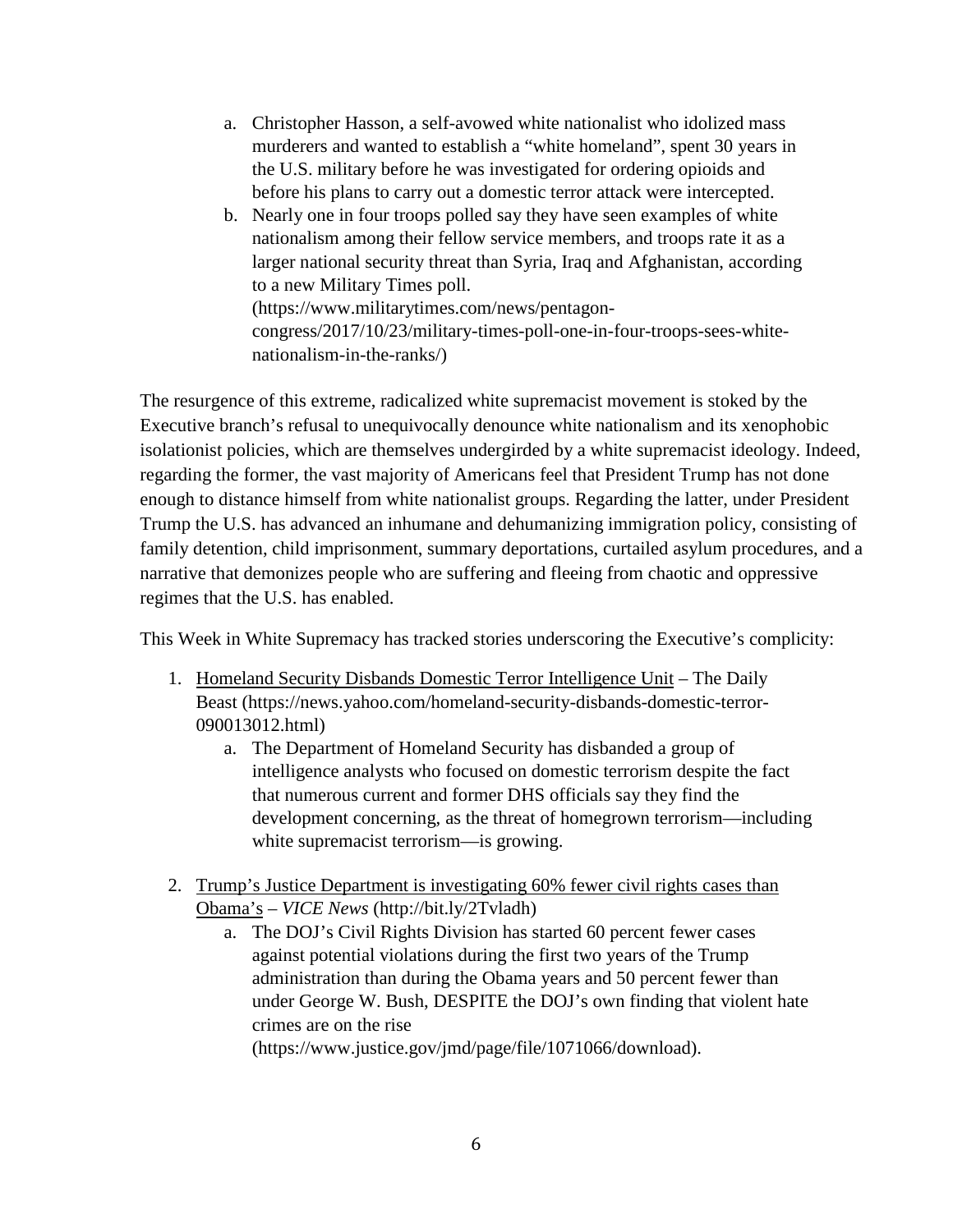- 3. Trump administration rescinds UNC-Chapel Hill grant to fight violent extremism --*Raleigh News & Observer* (http://bit.ly/2HQ5Odb)
	- a. The Trump Administration has backed out of a major grant promised to UNC-Chapel Hill that would have been used to create media campaigns to undermine violent radicalism on U.S. soil.
- 4. Thousands of Migrant Youth Allegedly Suffered Sexual Abuse in U.S. Custody *AXIOS* (https://www.axios.com/immigration-unaccompanied-minors-sexualassault-3222e230-29e1-430f-a361-d959c88c5d8c.html)
	- a. Thousands of allegations of sexual abuse against unaccompanied minors in the custody of the U.S. government have been reported over the past 4 years, according to Department of Health and Human Services documents given to Axios by Rep. Ted Deutch's office.

Furthermore the Executive Branch and even some members of Congress aspire to normalize white nationalism. High profile political figures like Steve Bannon and Congressman Steve King advance the ideology of the "alternative right," while President Trump says there are "good and bad actors on both sides." Contrary to this insidious government messaging, there is nothing benign or normal or redeemable or mainstream about this movement. It is the embodiment of hatred and terror. It is the vestige of Native American genocide, the Holocaust and slavery. It is unacceptable, fanatical, and beyond the pale.

Moreover, despite the growth and danger of hate crimes and hate groups law enforcement is doing little to nothing in a systematic way to combat the biggest terrorist threat facing our nation. Homeland Security disbanded its domestic terrorism unit and the FBI does not have a unit dedicated to addressing white supremacy.<sup>[6](#page-6-0)</sup>

In contrast, the government focuses its counter terrorist systems on many of the groups working to end oppression and discrimination, which has been a tactic of white supremacy since the formation of this nation. Currently More resources are put toward surveillance of "Black Lives Matter" activists than the KKK and other leading white nationalist fanatic, as is evidenced by the FBI "black identity extremist" "sham" report published and distributed to law enforcement in 2017 and investigated by this Congress.

## **Recommendations: The Time to Act is Now**

Understanding the white supremacy is a feature of American society, not a temporary bug, requires developing and implementing a comprehensive response. Congress ought to:

<span id="page-6-0"></span> <sup>6</sup> Jared McNett, *The FBI Has Looked Into Law Enforcement Agency Infiltration by White Supremacists*, Paste, January 31, 2017, available at [https://www.pastemagazine.com/articles/2017/01/the-fbi-has](https://www.pastemagazine.com/articles/2017/01/the-fbi-has-looked-into-law-enforcement-agencies-i.html)[looked-into-law-enforcement-agencies-i.html](https://www.pastemagazine.com/articles/2017/01/the-fbi-has-looked-into-law-enforcement-agencies-i.html)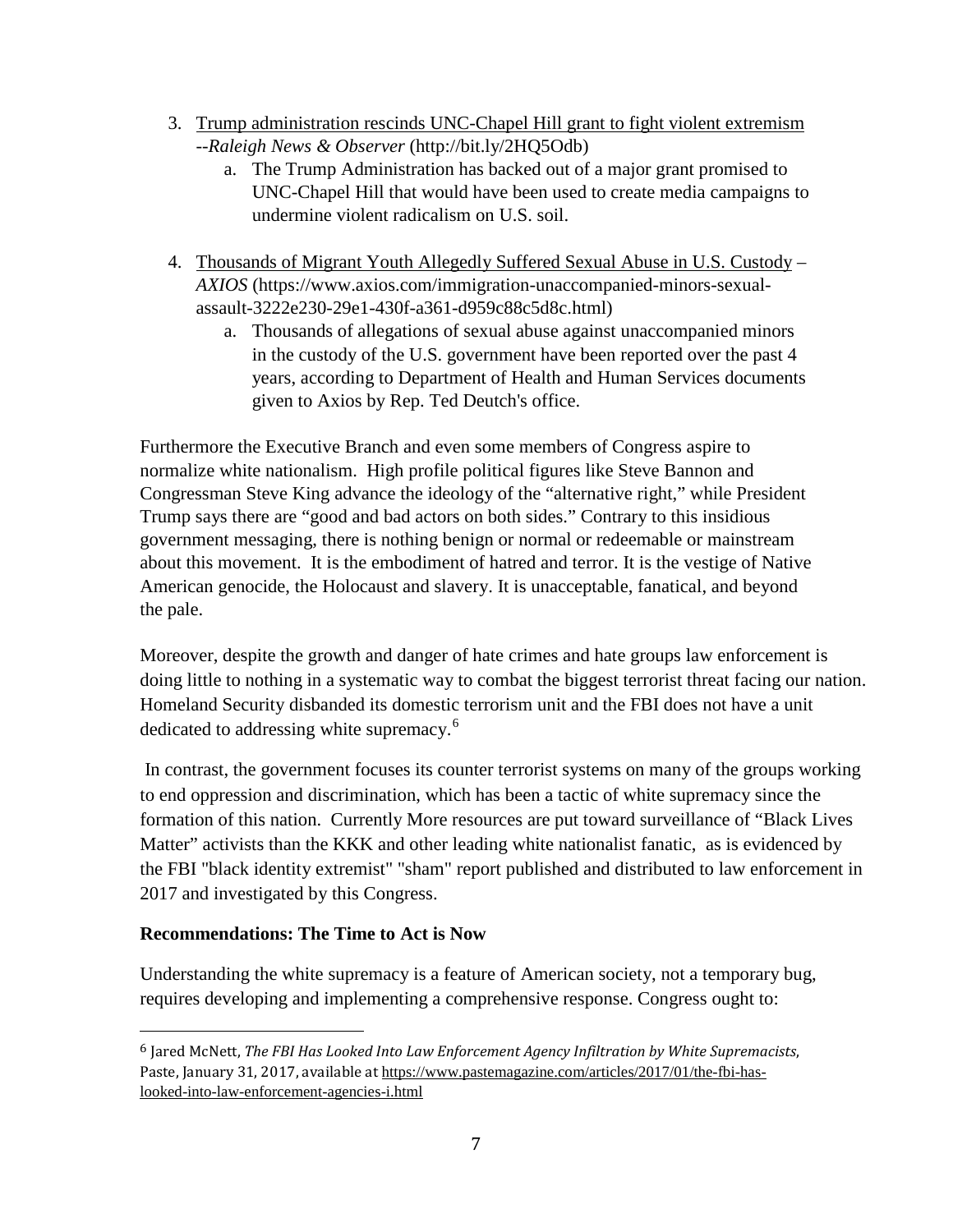- 1. Form a national commission to study all forms of white supremacy, including the resurgence of white-identity extremists and the white nationalist movement.
- 2. Convene a Joint Law Enforcement-Civilian Task Force to study white nationalism and outline an organized counter-insurgence strategy.
- 3. Investigate white supremacists in the ranks of the federal government: from members of the executive branch and the Legislature (such as Steve King) to law enforcement officers working for ICE, the FBI, the CIA, and other federal agencies.
- 4. Amend current counter-terrorism legislation to include white nationalism and neo-Nazi extremist groups to the list of terrorists to be surveilled and monitored.
- 5. Advance humane immigration and border security policies that include increased aid to Central America to get at the root causes of the exodus, poverty and violence. Change the narrative on immigration (especially Muslim and Latinx immigration) to reduce xenophobia, which is the right hand of white nationalism.
- 6. Fortify the Fifteenth Amendment, ensuring voter protection for vulnerable and historically disenfranchised citizens. The Fifteenth Amendment promise of enfranchisement has been undermined by the evisceration of the voting rights act.
- 7. Engage Law Enforcement (international, federal and state) in intelligence gathering and surveillance of White Nationalist orgs, international white power syndicates and cells.
	- a. Redistribute Resources toward the true threat and mover resources away from tracking activists engaged in legitimate protected First Amendment activity on the basis of stereotypes.
	- b. Pivot Away from the Misguided Lone Wolf Narrative -White Nationalism must be identified and treated as international terrorism. Homeland Security and FBI needs to rethink the lone wolf narrative which only gives cover to extremists and develop a framework for analyzing this movement as an international, organized, systematic campaign of terror.
	- c. Study the role social media has played in enabling this threat. Social Media must step up, acknowledge their role, and engage in combating white nationalism.<sup>[7](#page-7-0)</sup>
	- d. Develop a clearing house for data collection, reporting, and analysis on white nationalism.

For its part, EJS plans to challenge the 2020 presidential candidates to speak out against white

<span id="page-7-0"></span> <sup>7</sup> Ali Breland, *How Facebook and Amazon Help Groups Raise Money*, Mother Jones, March 12, 2019, available at [https://www.motherjones.com/politics/2019/03/facebook-amazon-smile-fundraising-hate](https://www.motherjones.com/politics/2019/03/facebook-amazon-smile-fundraising-hate-discrimination/)[discrimination/](https://www.motherjones.com/politics/2019/03/facebook-amazon-smile-fundraising-hate-discrimination/)